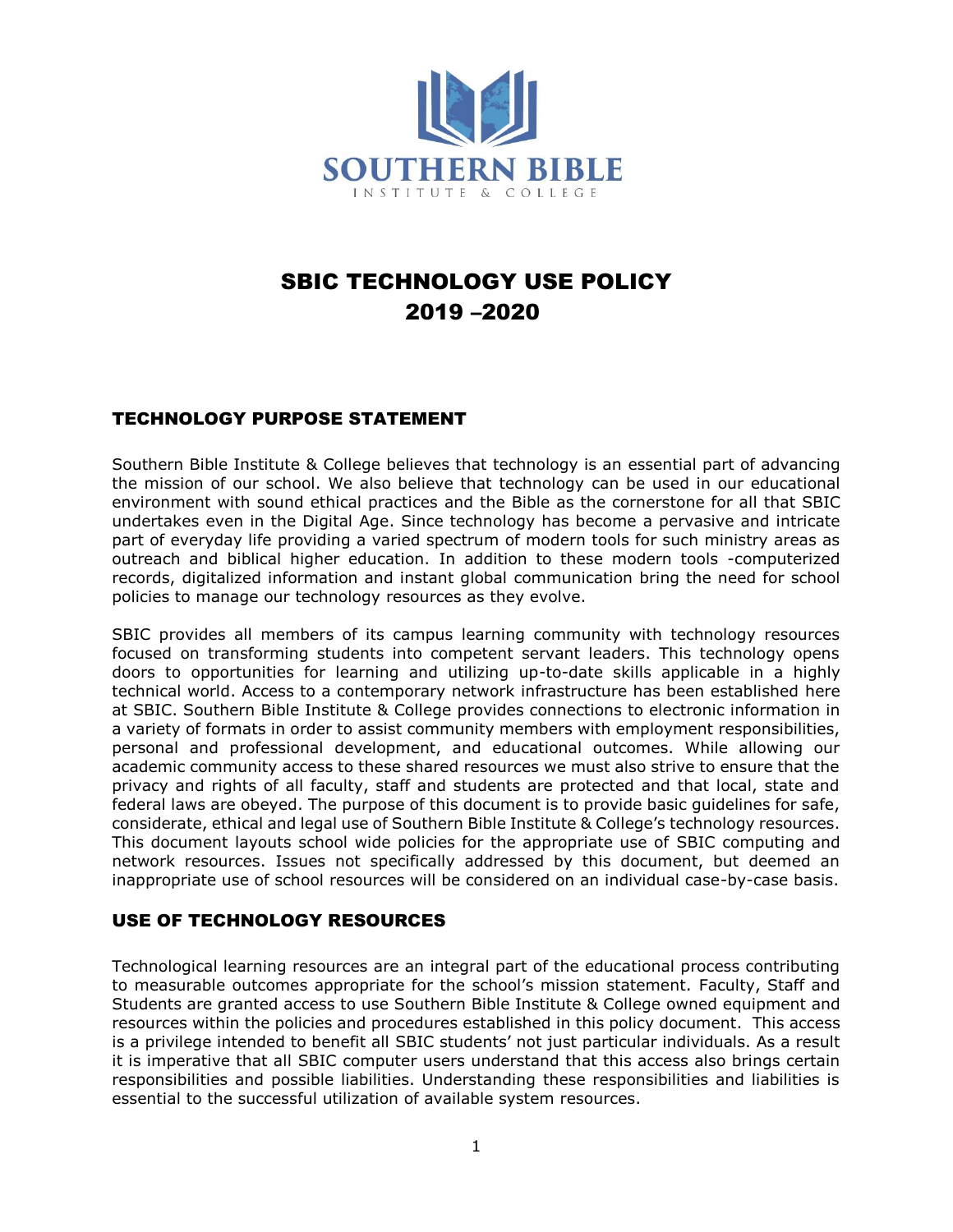Understanding of responsibilities is also demonstrated in the appropriate use of technology resources for example adhering to policies regarding other system users, confidential data, ownership of data and compliance with system security boundaries. Southern Bible Institute & College is not responsible for the unacceptable, unethical or illegal use of its computer systems or network resources by individuals. Students, staff and faculty desiring access to SBIC's technology resources must signed the *SBIC Technology Use Policy.* By signing this agreement individuals acknowledge that they understand and are personally responsible for following SBIC's policies and procedures for technology use. Southern Bible Institute & College reserves the right to limit, restrict, or deny computing resources for those who violate school policies, procedures, local, state or federal laws. Misuse or violation of SBIC's technology environment will be judged in accordance with those published policies and rules of conduct included in the Student Development Handbook, Faculty Handbook, Employee Handbook, and Academic Catalog. In cases of illegal activity utilizing campus technology resources SBIC will enforce its own disciplinary processes and also cooperate with appropriate authorities outside of the immediate institutional community.

# CAMPUS TECHNOLOGY RESOURCES

#### MySouthernBible Portal

MySouthernBible Portal is an information management system that serves as the technology hub for all student, faculty, development, and education activities. The functionally of MySouthernBible Portal allows students to better plan academic choices and monitor their academic program completion progress, manage their student account, pay tuition/fees online, send/receive e-correspondence to/from faculty/staff, real-time access to available information for completing course requirements and participation in course dialog among peers delivered by synchronous technology.

#### Computer Lab

State of the art computers with Microsoft Office Suite, other software and internet connections are available to Southern Bible Institute & College students. The lab is open from 9am -2pm and from 4pm – 6:45pm Monday-Thursday unless a class or other activity is scheduled. Students are not allowed in the Lab when there is a scheduled class. Lab computers are provided to allow students a central location to study, research, write and print school assignments. While on campus teachers should utilize assigned devices, the faculty lounge computer or their own devices to access student information, not lab computers. While off campus faculty should only access student information from secure locations. Faculty members can schedule technical classes in the lab when needed. LCD TV's, laptops and projectors are also available to Faculty members for classroom use. These resources are scheduled and distributed on a first come first serve basis. Students are expected to behave in a professional manner in the computer lab. Noise should be keep to a minimum, silence phone ringers, step outside the lab to take calls and listen to audio with headphones. Food and drinks are not allowed in the lab. A lab printer is also available for students. Tony Myers will supply students with paper to print class related material or students can bring their own paper. Please help maintain the lab by making sure your work area is clean before you leave, using the trash can and ensuring equipment and furniture are properly arranged.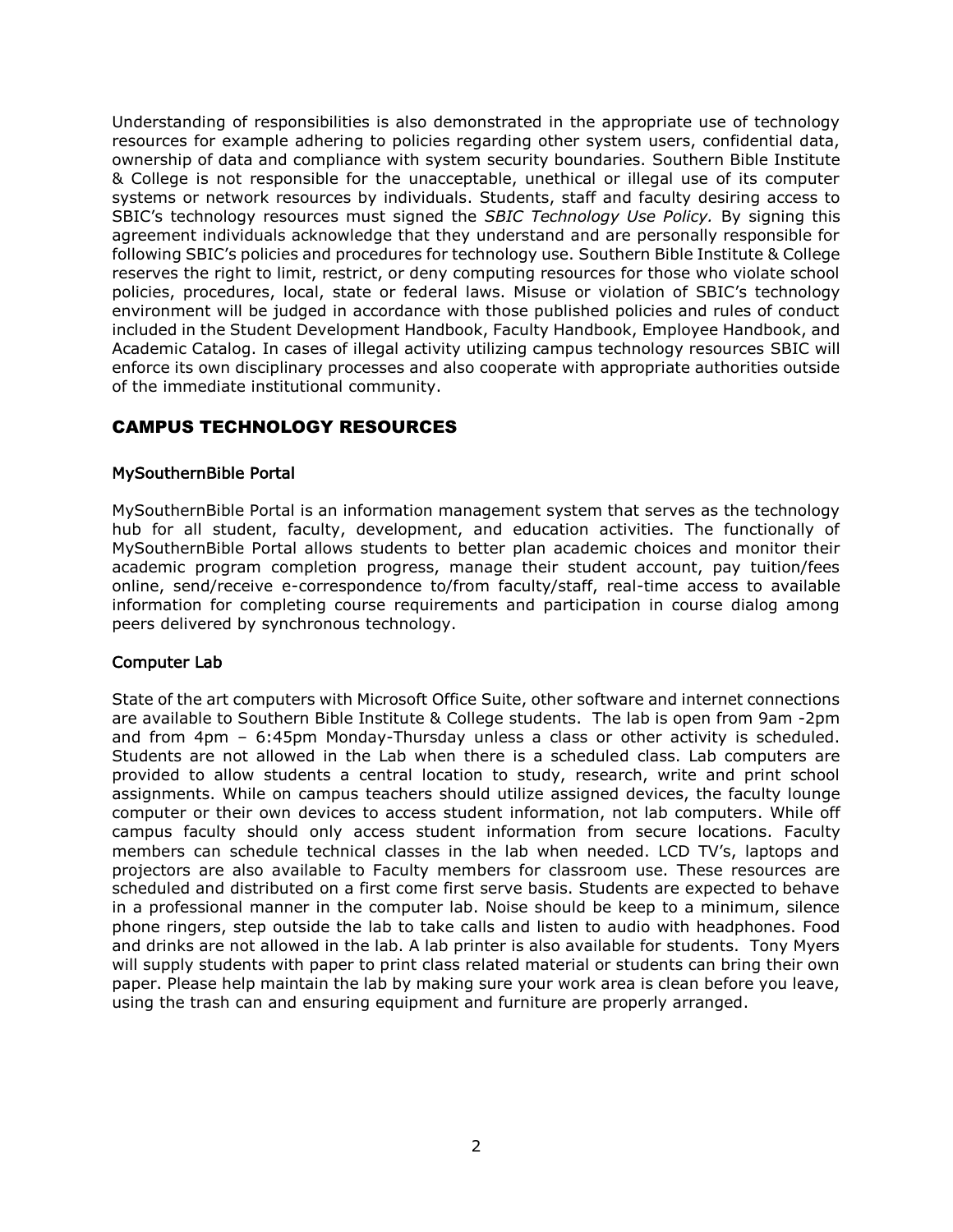#### Logos Bible Software

Students can schedule a time to use Logos Bible software for study and research in the computer lab. Logos provides students access to a library of biblical information. Bible Commentaries, Bible References, Maps, Photos, Media, Language Lexicons and various Bible Translations are some of the tools available. All SBIC students taking credit courses are required to have this software package.

#### Internet Connection

Southern Bible Institute & College maintains access to the World Wide Web in order to expand tools available to students for study and research pertaining to school activities. Providing students with access to global, national and local information via a readily available internet connection was one of the key components in SBIC's strategic initiative to advance its technological environment. Internet access is provided to student in order to aid in their completion of assigned task and also for student's professional development. Proper use of the internet is critical to maintaining a safe networking environment for all SBIC students. Alongside policy and procedure- honesty, integrity and moral values should guide all SBIC members in the ethical use of internet. Some basic guidelines for internet use on campus are laid out in other sections of this document. Questions and concerns about internet use should be directed to the IT Manager.

#### AUTHORIZED AND APPROPRIATE USE

Authorized use of SBIC-owned technology resources is consistent with the education, research, and service mission of the school, and consistent with this policy.

Once this SBIC Technology Use Policy is signed by a Faculty, Staff or Student member access is granted authorizing use of SBIC technology resources. This includes lab computers, lab printers, software tools, internet connection and MySouthernBible Portal etc. Passwords required for access are not to be shared with other users. Use of technology resources at SBIC shall in no way impose added cost on the school, should not be harmful to the school, should not hinder daily operations or have adverse effects on individual's jobs or educational performance.

Authorized users are: (1) faculty, staff, and students of the school; (2) others whose access furthers the mission of the school and whose usage does not interfere with other users' access to resources. In addition, guest users must be specifically authorized to use a particular computing or network resource by the IT Manager.

Appropriate use of information technology resources includes instruction; independent study; authorized research; independent research; and official work of the offices by recognized students, campus groups and staff of Southern Bible Institute & College.

Acceptable conduct in the use of SBIC technology resources must conform to existing school policies, guidelines, and codes of conduct and other applicable laws, such as the Family Educational Rights and Privacy Acts (FERPA), SBIC's Technology Use policies and guidelines in addition to existing local, state and federal laws.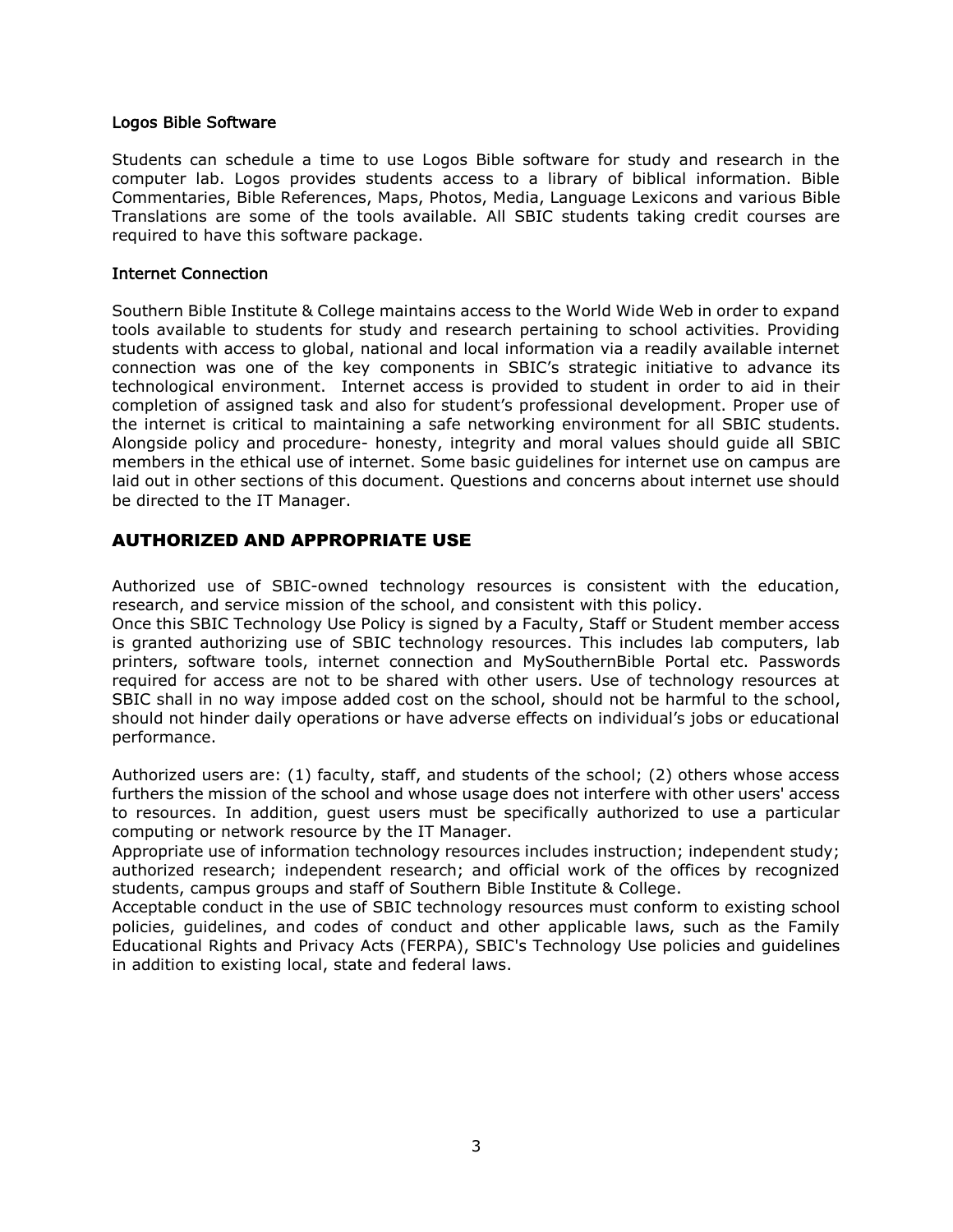#### UNAUTHORIZED USE

Unauthorized use of SBIC's technology resources includes but is not limited to: Illegal activities; failure to comply with laws, violations of license agreements and policies governing network software and hardware use; abuse of shared resources; use of computing resources for unauthorized commercial purposes or personal gain; failure to protect user passwords or use of another user's account; breach of computer security, harmful access, or invasion of privacy; use of computing resources for anonymous or identity masked messages to others; or unauthorized encryption.

User may not install any software on SBIC computers without prior written approval from the IT Manager. Approval is granted at the discretion of SBIC and will not be given unless the software has been properly licensed and installation of software will not create any potential for disruption of school technology resources.

## PERSONALLY OWNED TECHNOLOGY RESOURCES

Southern Bible Institute & College has no obligation to repair or replace any personal hardware or peripherals that are damaged, lost, or stolen while on campus or when using school technology resources. Therefore users bringing their personally owned technology on campus do so at their own risk.

#### CONFIDENTIALITY AND PRIVACY

Protecting official student, financial and other sensitive data submitted to SBIC is one of the school's highest priorities. Authorized access to official school data is one of the measures taken to ensure confidentially and privacy of electronic data. Security standards and policies are established in order to protect data such as Personally Identifiable Information, transcripts and financial records submitted to Southern Bible Institute & College. Student data is protected by the Federal Family Education Rights and Privacy Act (FERPA) and therefore not shared with other entities without student consent or unless we are legally required to do so in connection with legal proceedings, law enforcement investigations, or state law. Any known or suspected privacy breeches or unauthorized use should be reported immediately to an institutional administrator. All reports will be thoroughly investigated and appropriate actions taken regarding official school data. However, there is no expectation of privacy, confidentiality or preservation for personal documents and messages stored on school-owned equipment such as lab computers. Computers in the lab are available to all authorized users as a result personal data should not to be left on these computer. User should save their individual class work, notes and documents etc. to a personally owned storage device. Information placed or stored on a school owned or school provided computer is subject to review by the IT Manager at any time. Personal data left on lab computers is deleted on a regular basis.

Along with Faculty and Staff, Students can help safeguard their confidential information by never sharing their "MySouthernBible Portal" password with anyone. If you have problems with your password or your password may have been compromised contact Educational Support Services Coordinator immediately for assistance. Another way students can help protect their data is to ensure that they sign out of and close all programs accessed before exiting the computer lab. Failure to exit programs may result in personal information being viewed by someone else using the same computer.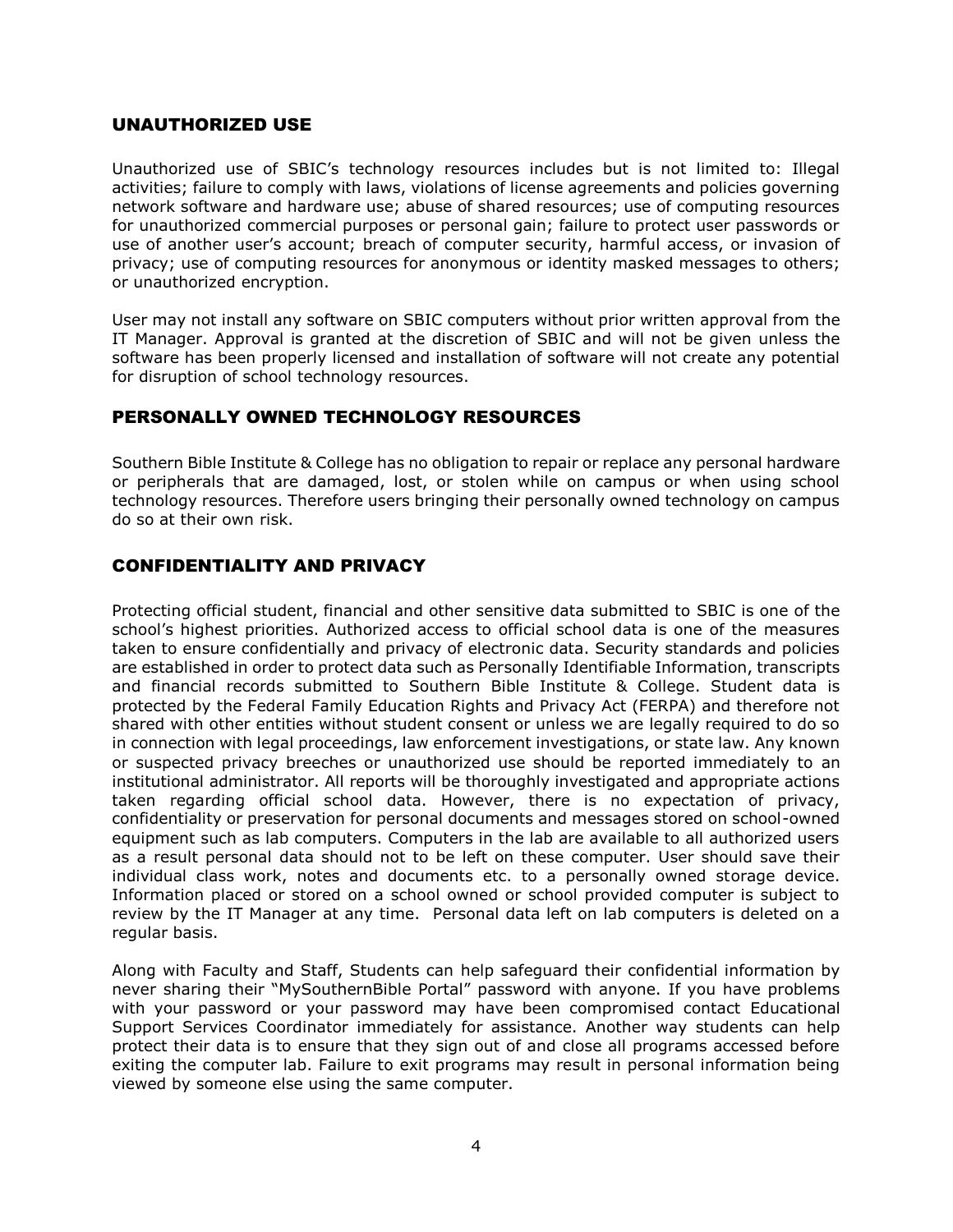## SBIC CYBERSECURITY

Practical and reasonable measures are taken to safeguard pertinent digital information submitted to Southern Bible Institute & College. Students, donors, faculty and staff entrust private digital personal information to the school and as such the school has implemented policies, procedures and processes to safeguard submitted digital information. This Technology Policy provides a framework for some of the guidelines, processes and laws the school adheres to in order to protect data that is private and critical to the operation and business activities of the school. In addition day to day operations are built upon an infrastructure designed to utilize current cybersecurity features that control access, monitor connections and send notifications of issues.

Some key internal cybersecurity features of Southern Bible Institute & College include designated access levels for students, faculty and staff members. Audit and computer logs time/date stamp user logins and user transaction entries and/or changes. We have current protection against viruses, malware and spyware. Staff computers are keep up to date with the latest security patches. Staff members report unusual emails, possible computer or data compromises and out of the ordinary computer behavior. Strong passwords and or biometric devices are uses to secure staff office devices. Firewall settings, traffic logs and real time intrusion/risk detection alerts help protect against network threats. Network connections can be monitored and restricted from unauthorized users and devices. Offsite backups are set to run automatically, continuously and incrementally as changes are made to working files. This backup data is transmitted using Transport Layer Security (TLS/SSL) to offsite secure data centers. Onsite security protocols are in place to physically secure staff work areas. An uninterruptible power supply (UPS) allows for an orderly shutdown is case of a power outage. Entryways are monitored via security cameras.

# TECHNOLOGY POLICY STANDARDS

You can do your part as students, faculty and staff to support the guidelines, processes and laws the school adheres to for the safety of all by understanding and following the following established standards. Use of SBIC's network and computers is predicated upon compliance with this and other school policies and all applicable laws. The following is not meant to be exhaustive, but a general guideline to help users stay within the boundaries of appropriate use and avoid inappropriate technology resource use while using SBIC's network and computers. Areas not specifically mentioned here will be addressed on a case by case basis.

- 1. Actively protect your "MySouthernBible Portal" information by not sharing your password with anyone; you are accountable for all actions taken with your user name
- 2. All confidential information must be stored on a secured device, loss or theft of such devices must be reported immediately
- 3. Do not attempt to access information or secure content you are not authorized to access or circumvent system policies and/or permissions
- 4. Attempting to circumvent or subvert any SBIC system security measures is prohibited
- 5. Obtain explicit written permission before viewing, copying, altering or destroying data files that belong to someone else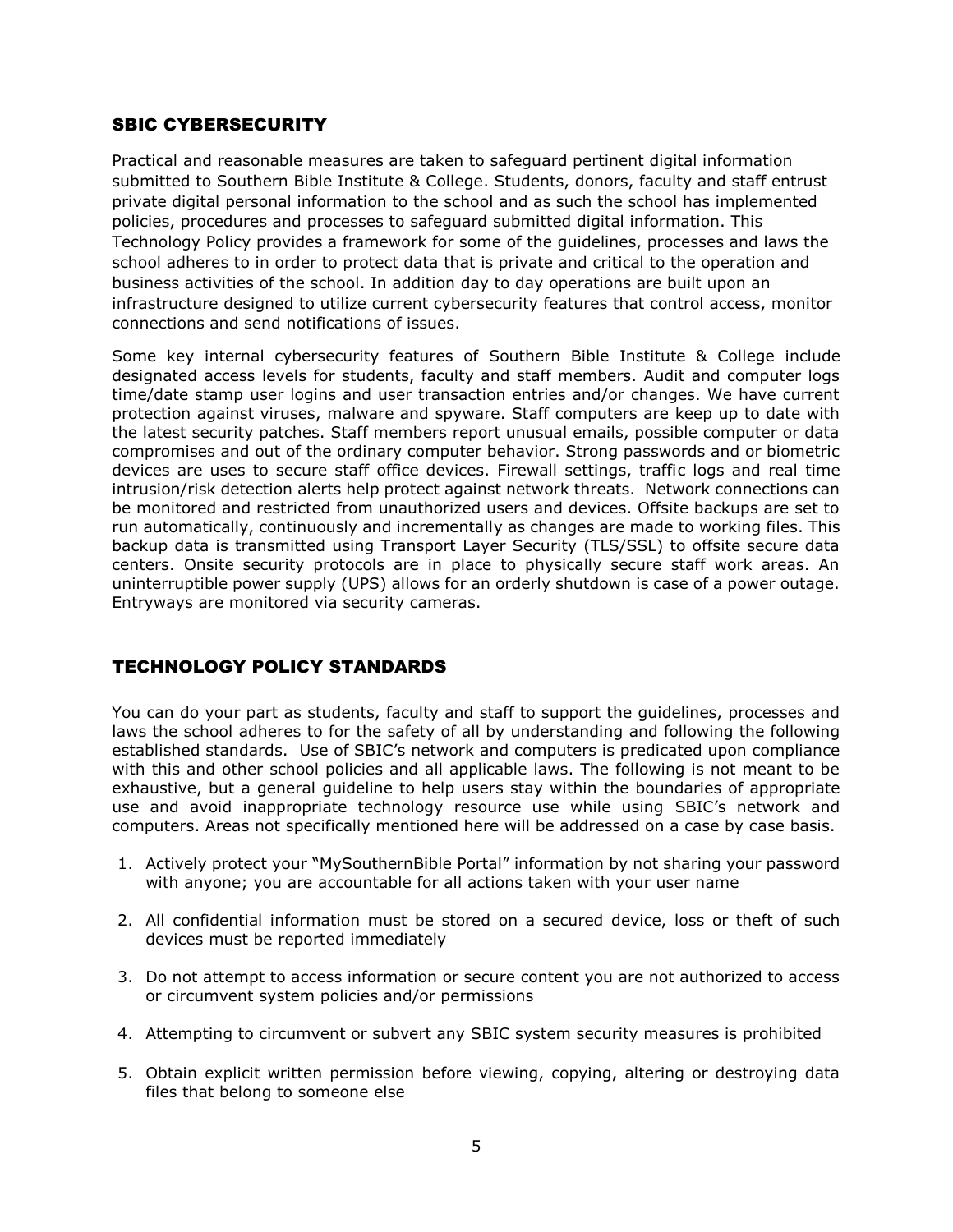- 6. Do not represent yourself as another user electronically
- 7. Do not harass, threaten or bully others electronically
- 8. Do not create, send or participate in the forwarding of chain letters, unsolicited advertising, virus creation or propagation
- 9. Do not post or email extremist, obscene or inappropriate material
- 10. Honor and abide by copyright and trademark laws by not copying, reproducing or distributing text, photos, video, graphics, designs, music or other information formats that you did not create or do not own, copyright violations are subject to civil and criminal penalties and/or disciplinary action by the school
- 11. Documents created electronically must give due credit to authors and creators in order to comply with plagiarism policies and academic integrity
- 12. Do not use SBIC resources to make, distribute, share or use unauthorized copies of licensed software, respect the rights of other users by complying with laws, license agreements, and contracts
- 13. For licensing and security reasons personal software may not be installed on SBIC lab computers
- 14. Do not perform unauthorized testing of system or system resources, introduce viruses or intentionally attempt system crashes
- 15. Faculty members should utilize the faculty lounge computer or their own device to access student information
- 16. IT Manager maintains the computer network and lab computer, do not attempt to repair equipment yourself, if there is a problem such as an error message, a web site offer, a strange e-mail, a hardware malfunction, etc… report the issue to the IT Manager
- 17. Do not run software or configure software/hardware allowing unauthorized users to access the system
- 18. Do not attach unauthorized or remote devices to SBIC network
- 19. Do not uninstall SBIC software or remove hardware from SBIC computers
- 20. Do not download and install software from the internet, if a site automatically installs software, notify the IT Manager as soon as possible
- 21. SBIC's network and computers are not to be used for illegal activities, personal financial gain, gambling or commercial advertising
- 22. SBIC's technology is not to be used for disrupting services, damaging files, intentionally damaging or destroying equipment, software or data belonging to SBIC or other users
- 23. SBIC's technology in not to be used in violating any SBIC policy or any local, state or federal law.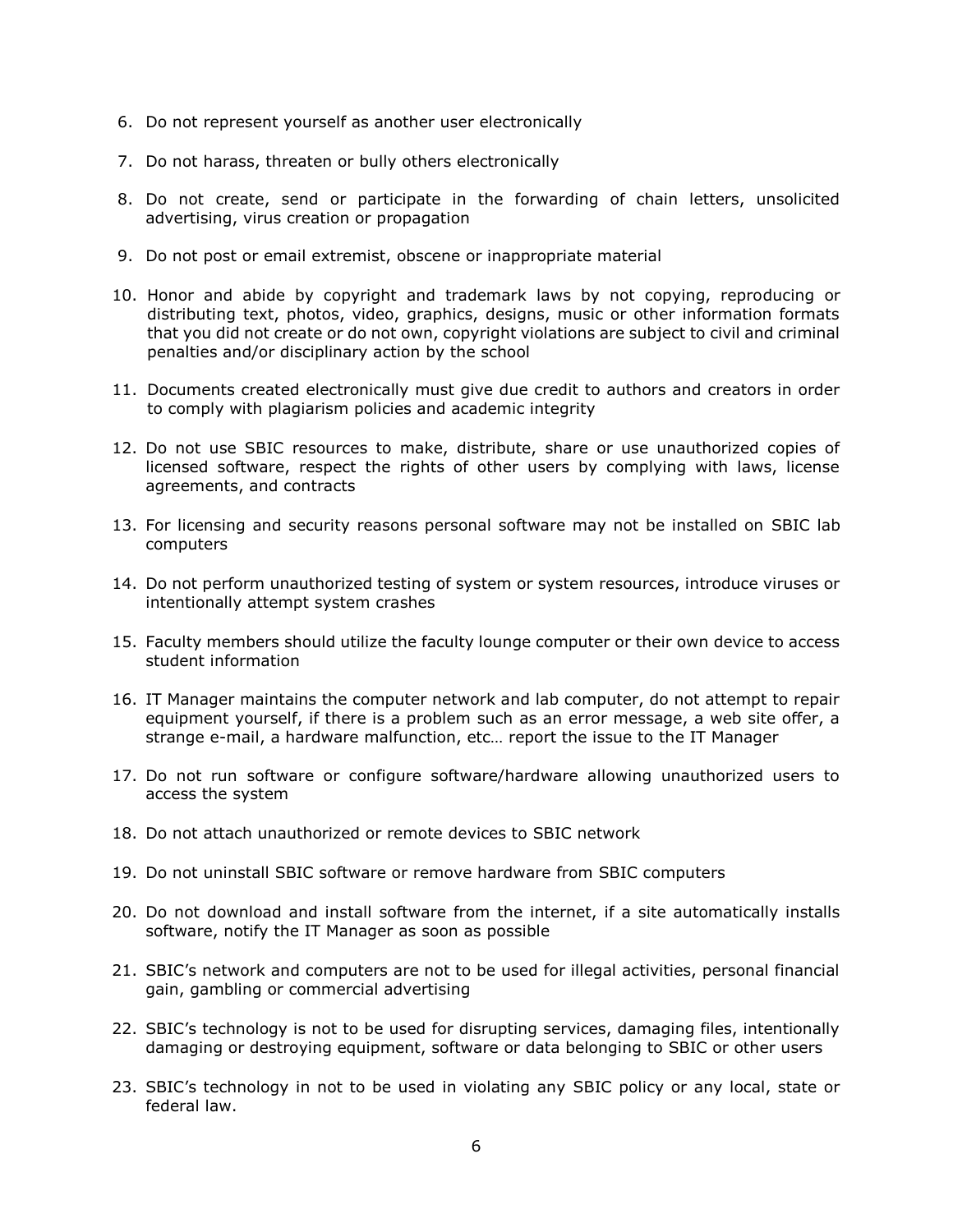- 24. When attaching personal computers and mobile devices to SBIC's network, user are responsible for making sure these devices are properly updated with security patches and current virus protection
- 25. Report improper use of computer resources such as breaches of computer security, unauthorized access, exposed passwords or stolen confidential information Policy guidelines and documentation are continually being reviewed and updated in order to stay current with technological advancements. If users have questions, concerns or doubts about the permissibility of their actions involving technology resources, these concerns should be directed to the IT Manager. Users bear the responsibility of clarifying the permissibility of their actions before they act.

# CONSEQUENCES OF TECHNOLOGY POLICY STANDARDS VIOLATIONS

All faculty, staff, students and others using SBIC Technology resources are expected to be responsible for their own behavior on the computer systems provided, including the internet. We ask that all users become vigilantly aware that their actions represent and reflect upon the entire SBIC community. Actions, words, thoughts and deeds carried out using SBIC technology resources must remain within the boundaries of these policies and safeguards as we strive to equip men and women to become competent servant leaders with a bible centered world view.

Violations or misuse of SBIC's information-technology environment will be judged in accordance with these published policies and guidelines and those policies included in, but not limited to the SBIC Student Handbook and SBIC Catalog.

Consequences for technology standards policy violations vary depending on the misconduct. Particularly damaging violations such as- viewing inappropriate web sites or security violations will result in immediate restrictions. Other violations may result in a verbal or written warning.

#### **GENERAL PROCESS FOR TECHNOLOGY POLICY VIOLATIONS**

#### Level 1 (minor infraction(s)) - Verbal or written warning

Level 2 (repeat offense(s)) - restriction to instructor supervised computer use while on campus or suspension of all computer privileges for a specified time

Level 3 (unethical or criminal) – to be handled by Student Development Committee or legal authorities as appropriate; Disciplinary Probation, Suspension, and Dismissal or criminal charges

Pursuant to SBIC'S effort to provide a learning environment that is conducive to achieving our stated mission Southern Bible Institute & College makes technology resources available to authorized users. However there is no implied or guaranteed expectation of availability of these resources. Access to these resources is a privilege, not a right. Authorization to use these resources is granted with restrictions and responsibilities for their proper use. Southern Bible Institute & College reserves the right to restrict or deny access to its technology resources as it deems appropriate. Misuse of SBIC technology resources can result in restricted privileges, disciplinary action or criminal charges. All activities engaged in using SBIC technology resources must comply with SBIC policies, local, state and federal laws.